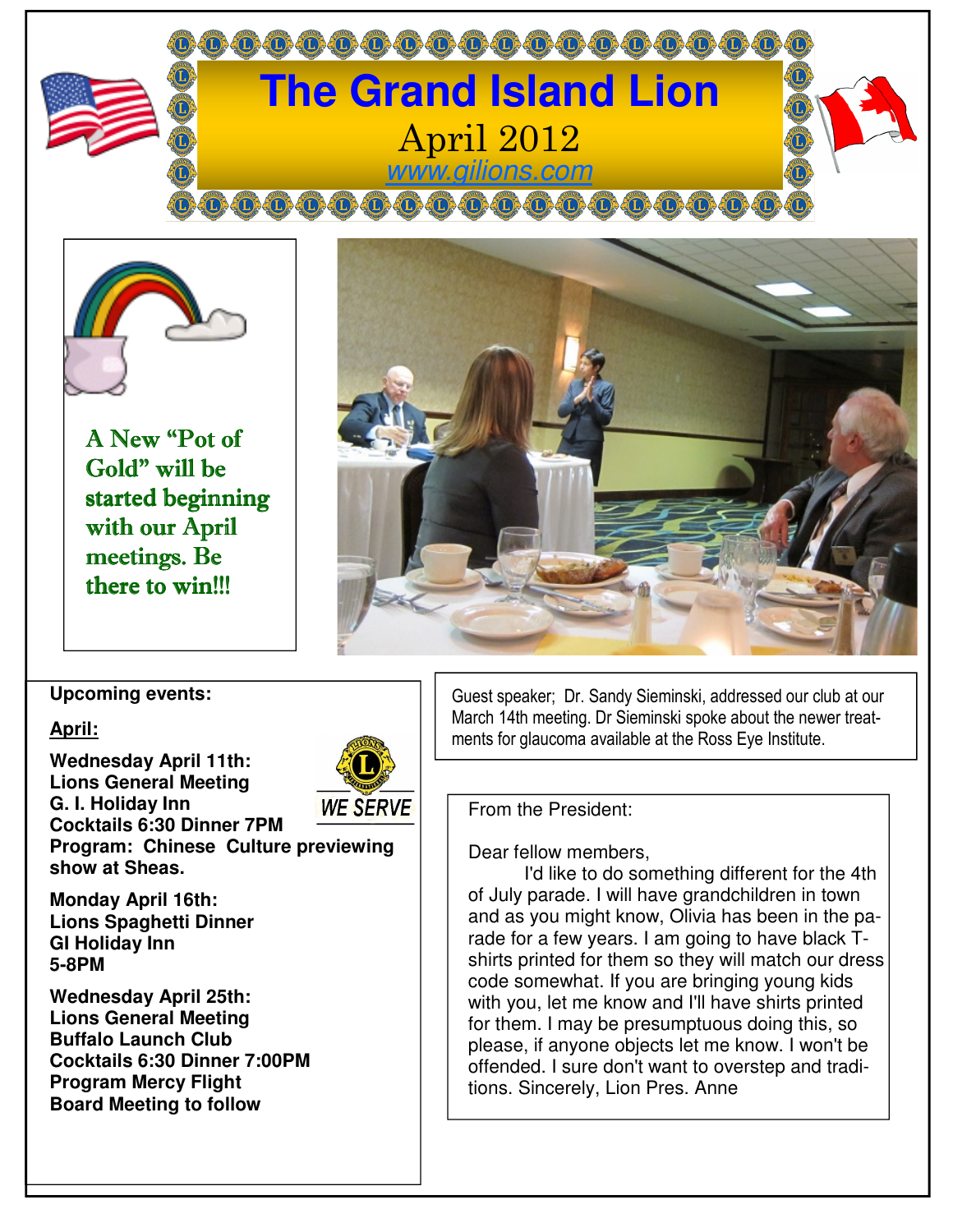











Fellowship with our Merritton Lions Sister Club at our joint meeting on March 28th 2012.